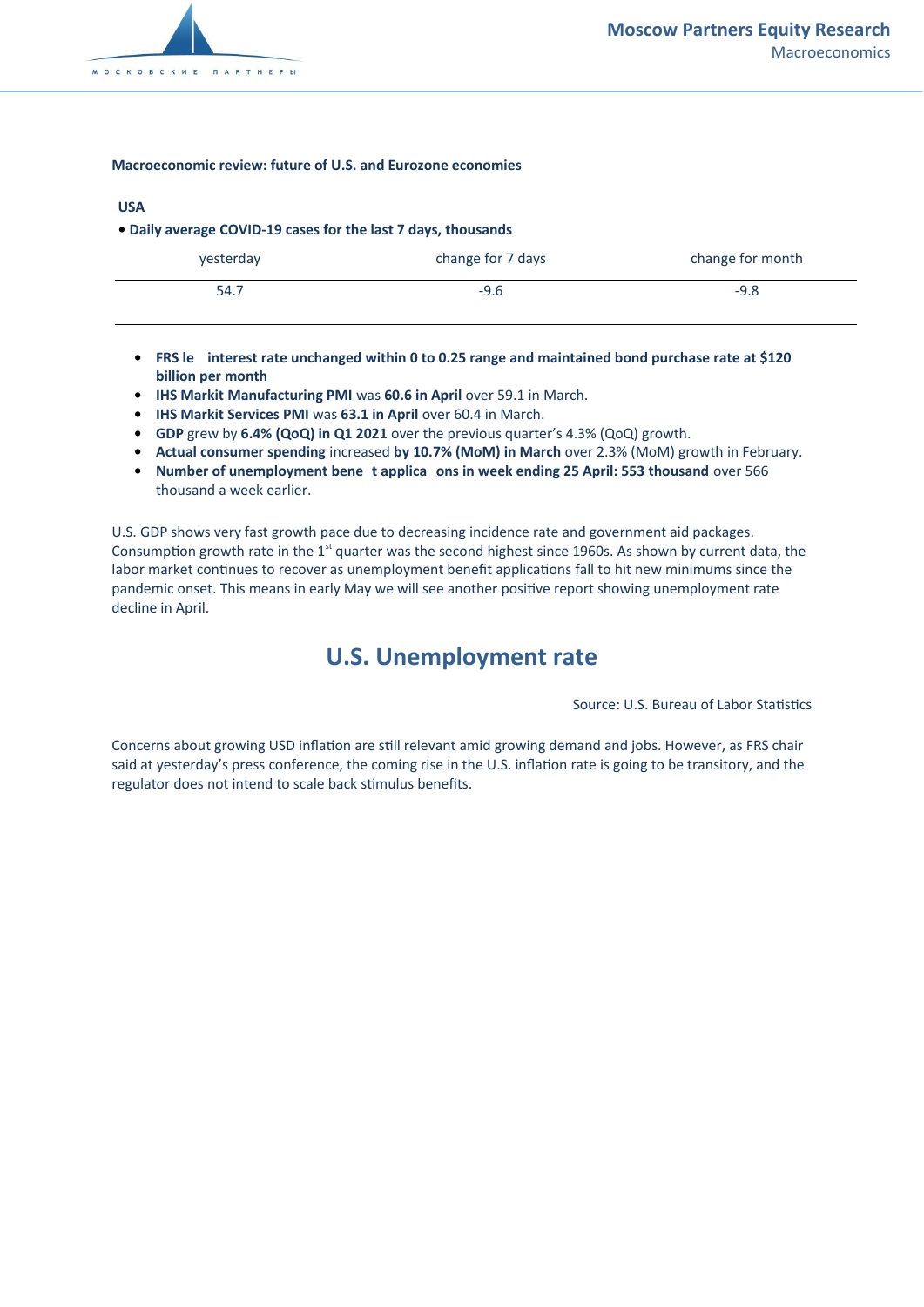### U.S. Inflation rate, % (YoY)

#### **Source: U.S. Bureau of Labor Statistics**

| • Daily average COVID-19 cases for the last 7 days, thousands |           |                   |                  |  |
|---------------------------------------------------------------|-----------|-------------------|------------------|--|
|                                                               | vesterday | change for 7 days | change for month |  |
| Germany                                                       | 20.2      | $+0.2$            | $+3.3$           |  |
| Italy                                                         | 12.6      | $-0.8$            | -8.1             |  |
| France                                                        | 26.3      | $-5.2$            | $-10$            |  |

#### **Euro area**

**• Daily average COVID-19 cases for the last 7 days, thousands**

- **IHS Markit Manufacturing PMI** was **63.3 in April** over 62.5 in March.
- **IHS Markit Services PMI** was **50.3 in April** over 49.6 in March.
- **Business Climate** index was **110.3 in April** over 100.9 in March.
- **Consumer Con dence index was -8.1 in April over -10.8 in March.**

Business activity in Euro area's manufacturing sector has been growing for 10 months in a row. While Germany and France were the key contributors to the manufacturing boom, industrial sector showed growth in April in the rest of the Euro area as well.

Business activity in services sector began to increase for the first time since last August as companies got used to constraints and are now optimistic about the lifting of restrictions in the future.